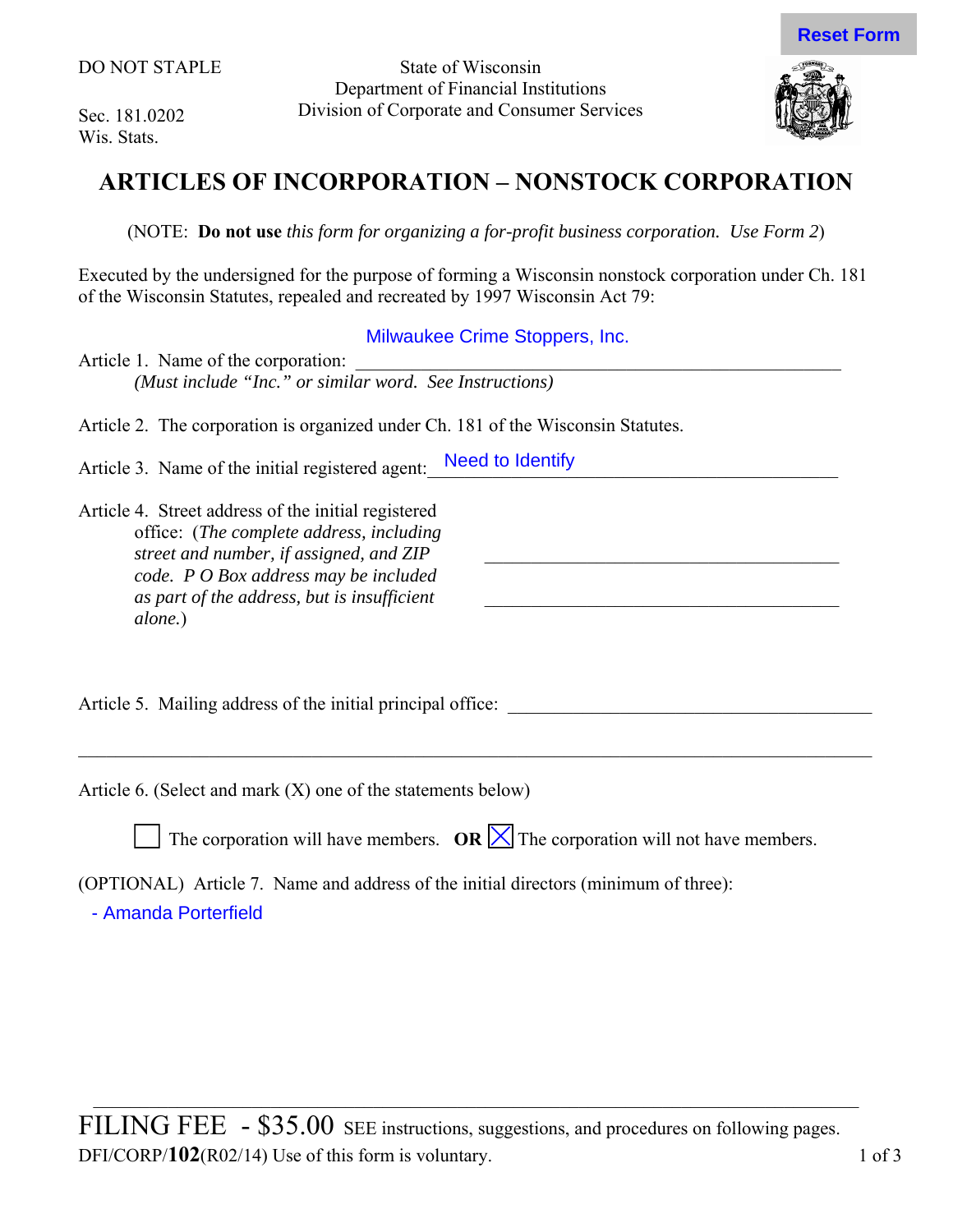(OPTIONAL) Article 8. The purpose or purposes for which the corporation is organized: Please see Attachment 1- Article 8: Purposes of the Milwaukee Crime Stoppers, Inc.

## Article 9. **Name** and **complete address** of each incorporator: Please see Attachment 2 - Article 9: Incorporator Listing and signatures

| Incorporator's signature                                                                       |
|------------------------------------------------------------------------------------------------|
| This document was drafted by K. Scott Abrams<br>(Name the individual who drafted the document) |
| Incorporator's signature                                                                       |

OPTIONAL - Second choice corporate name if first choice is not available:

Crime Stoppers of Milwaukee, Inc.

**INSTRUCTIONS** (Ref. sec. 181.0202 Wis. Stats. for document content)

| Submit one original document along with the required filing fee of \$35.00 to the address<br>listed below. Make checks payable to the "Department of Financial Institutions". Filing fee is non-<br>refundable. Sign the document manually or otherwise allowed under sec. 181.0120(2). |                                                                                                                                                                                         |                                                             |
|-----------------------------------------------------------------------------------------------------------------------------------------------------------------------------------------------------------------------------------------------------------------------------------------|-----------------------------------------------------------------------------------------------------------------------------------------------------------------------------------------|-------------------------------------------------------------|
| <b>Mailing Address:</b><br>Department of Financial Institutions<br>Division of Corporate & Consumer<br><b>Services</b><br>P O Box 7846<br>Madison WI 53707-7846                                                                                                                         | <b>Physical Address for Express Mail:</b><br>Department of Financial Institutions<br>Division of Corporate & Consumer Services<br>201 W. Washington Ave – Suite 300<br>Madison WI 53703 | Phone: 608-261-7577<br>FAX: 608-267-6813<br><b>TTY: 711</b> |

**NOTICE**: This form may be used to accomplish a filing required or permitted by statute to be made with the department. Information requested may be used for secondary purposes. This document can be made available in alternate formats upon request to qualifying individuals with disabilities.

Article 1. The name must contain "corporation", "incorporated", "company", or "limited" or the abbreviation "corp.", "inc.", "co." or "ltd." or comparable words or abbreviations in another language. If you wish to provide a second choice name that you would accept if your first choice is not available, enter it in the "Optional" area on page 2.

Article 2. This statement is required by sec. 181.0202(1)(a).

Articles 3 & 4. The corporation must have a registered agent located at a registered office in Wisconsin. The address of the registered office is to describe the physical location where the registered agent maintains their business office. Set forth the street number and name, city and ZIP code in Wisconsin.

# DFI/CORP/**102(R02/14)** 2 of 3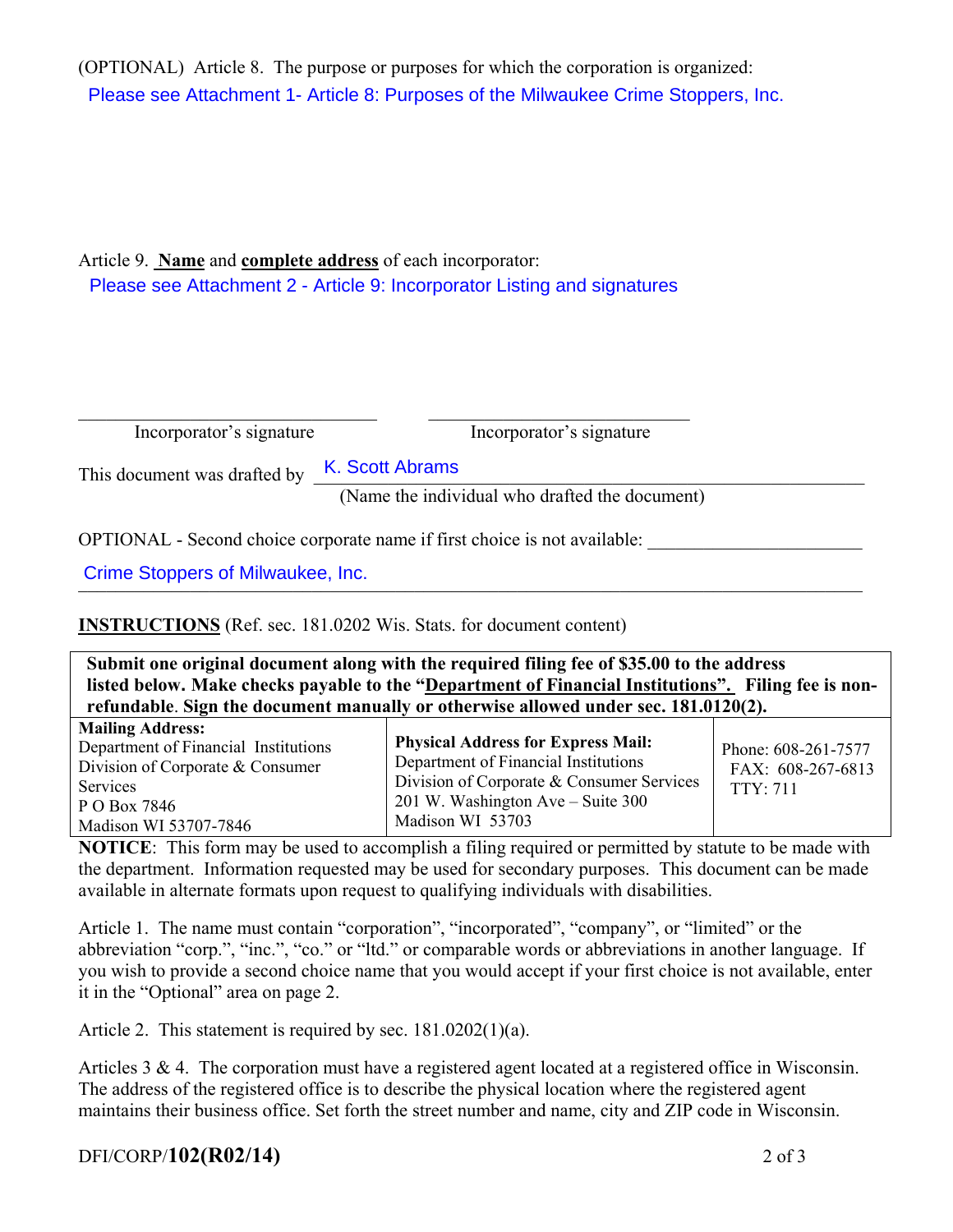$\Gamma$  , and  $\Gamma$ └ ┘ Milwaukee Crime Stoppers, Inc

#### ▲ **Enter your return address within the bracket above.**

**Phone number** during the day: ( ) \_\_\_\_\_\_ - \_\_\_\_\_\_\_\_\_\_\_\_\_\_\_\_\_\_\_

### **INSTRUCTIONS** (Continued)

Articles  $3 \& 4$ . (Cont'd) P O Box addresses may be included as part of the address, but are insufficient alone. The corporation may not name itself as its own registered agent.

Article 5. The articles of incorporation must set forth the address of the corporation's principal office. "Principal office" means the office, whether in or outside Wisconsin, in which are located its principal executive offices.

Article 6. Select and check the appropriate box in article 6 to indicate if the corporation will or will not have members. A "member" means a person who has membership rights in a corporation in accordance with its articles of incorporation or bylaws.

Articles 7 & 8. These articles (or others you may wish to add) are provided for optional information that you may elect to include, such as the name and address of the initial directors, a purposes clause, taxexempt provisions, etc. Do not include by-laws, as the department does not accept by-laws for record. Extensive additional provisions may make use of this pre-printed form impractical. If you elect to draft your own articles of incorporation, do not also submit the pre-printed form. (**NOTE**: *Corporations expecting to apply to Internal Revenue Service for federal TAX-EXEMPT STATUS are advised to obtain and read IRS Publication 557 "Tax-Exempt Status for Your Organization" before preparing these articles of incorporation, as the articles must contain particular language and provisions to meet federal tax code requirements.*)

Article 9. Enter the name and complete address of each incorporator. There may be one or more incorporators. At least one incorporator is required to sign the document, although all incorporators may sign.

No certificate of incorporation will be issued. The "FILED" endorsement applied to this document by the Department of Financial Institutions is evidence that the articles of incorporation have been accepted. One or more "Received" endorsements may appear on the document, but do not indicate its acceptance for filing.

If the document is executed in Wisconsin, sec. 182.01(3) provides that it shall not be filed unless the name of the person (individual) who drafted it is printed, typewritten or stamped thereon in a legible manner. If the document is not executed in Wisconsin, enter that remark. DFI/CORP/**102I**(R02/14) 3 of 3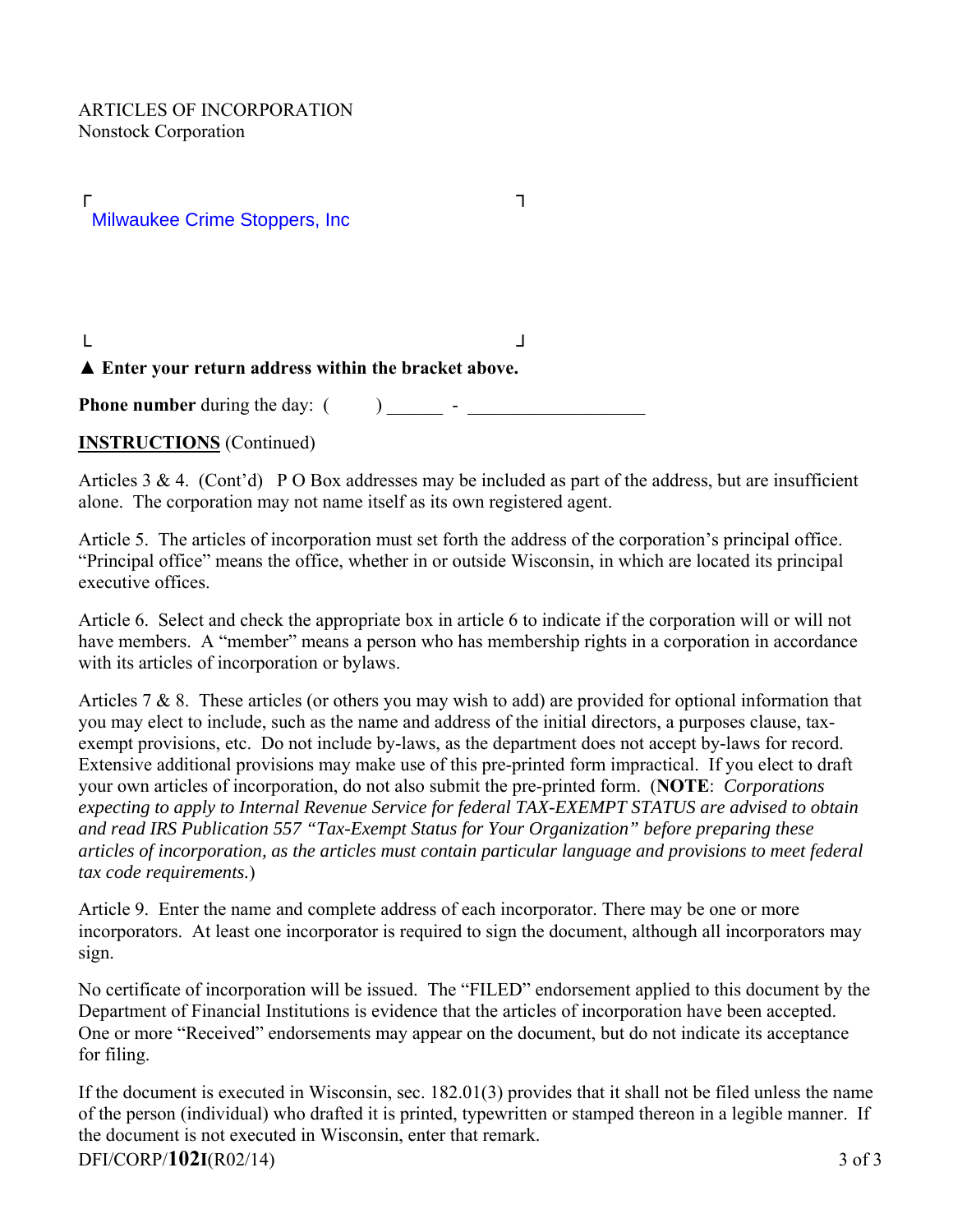Milwaukee Crime Stoppers, Inc. Attachment 1

Article 8. Purpose: (Attachment 1) The purpose of this charitable organization is multi-fold in resolving crime cases and assisting in crime prevention in the City of Milkwaukee:

- 1. To promote the welfare of communities throughout Milwaukee and lessen the burdens of government by assisting law enforcement agencies in the apprehension and conviction of criminals by making funds available for use in offering rewards for information about crimes;
- 2. By coordinating training and advising law enforcement personnel and others who participate in such programs;
- $3.$  By helping to motivate members of the public to cooperate with their respective law enforcement agencies;
- 4. By stimulating and encouraging the flow of information to, among and between various law enforcement agencies;
- 5. By creating and circulating multi media about crime prevention and the Crime Stoppers Program and otherwise promoting such programs; and,
- <sup>6.</sup> By attending Crime Stoppers training conferences and networking with other Crime Stoppers programs to improve the performance and effectiveness of the Crime Stoppers program.
- 7. Upon dissolution of the Program, assets will be dispersed to other tax exempt charitable social service organizations meeting the needs or assisting human trafficking victims in Milwaukee County.
- 8. The Program will not engage in ant prohibited political or legislative activity in conflict with its tax-exempt status.